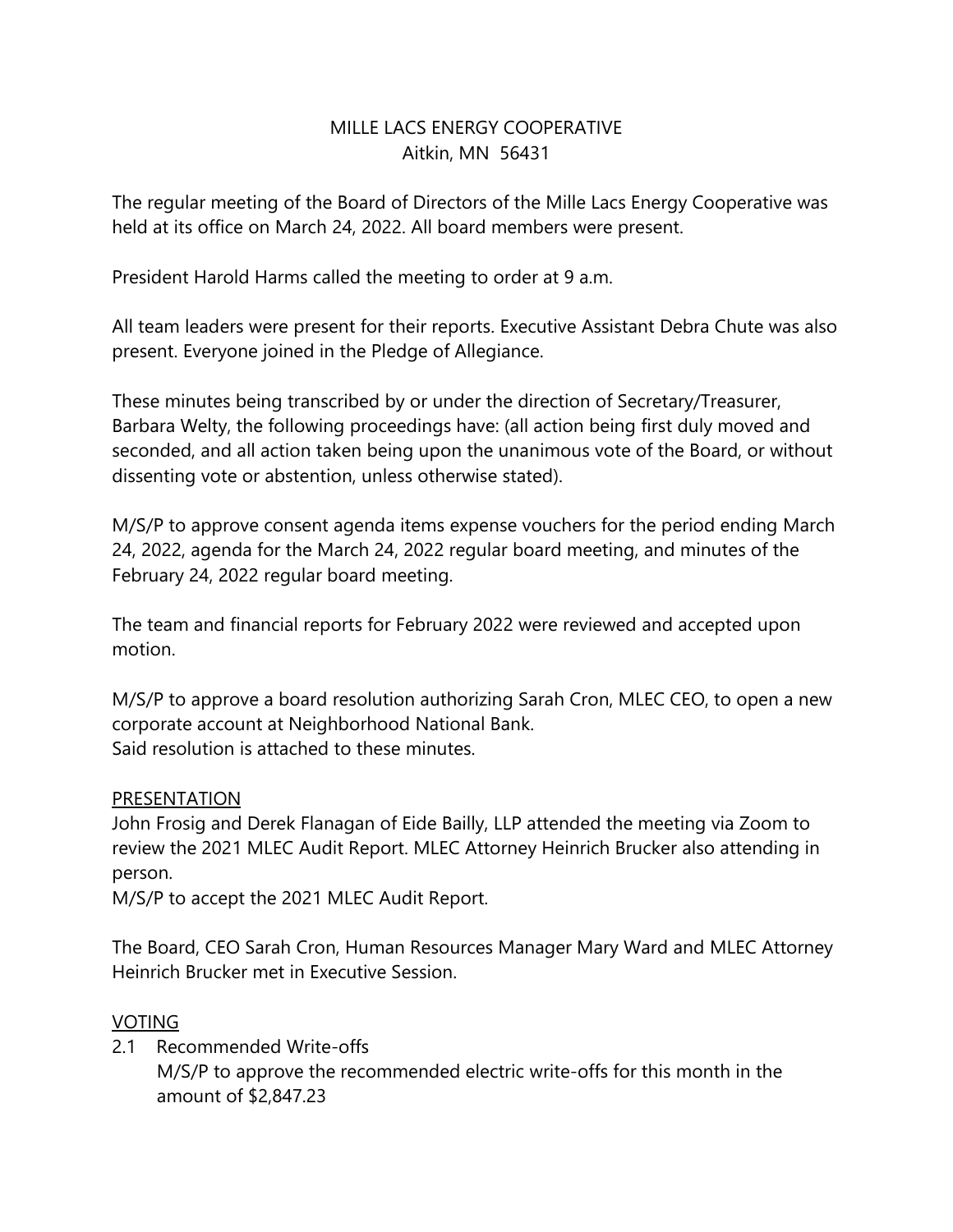# 2.2 Policy Review

M/S/P to approve the following revised policies:

- Policy No. 105 Fees and Expense Reimbursement
- Policy No. 106 Cooperative Records
- Policy No. 107 Whistle Blower Policy

## 2.3 Board Activity Reports

GRE – The February 2022 GRE Board Report submitted by Harold Harms was reviewed.

2021 Year End Credit received from GRE was reviewed.

2022 GRE Patronage Capital Credit notification was reviewed. MLEC will receive \$498,994.99.

MREA – MREA Legislative Bulletins from February 25, March 4 and March 11, 2022 were reviewed.

RUS – No report

CFC – No report

NRECA –2022 NRECA Annual Meeting notes submitted by Harold Harms were reviewed.

MAC – No report

FEDERATED – No report.

NRTC – No report

RESCO – No report.

NISC – Patronage check in the amount of \$7,685.66 was received from NISC in February, 2022.

Other: None

M/S/P to accept the activity reports.

# REPORTS

3.1 Safety Control

Deanna Soderberg presented *Driver Qualification Files and Health Programs – Lymes Disease, Hypothermia, COVID/H1N1 Awareness, Back Inquiry Presentation* on February 24, 2022, and *Lockout/Tagout* on March 15<sup>th</sup>.

The next safety training is scheduled April 5th with Deanna Soderberg presenting *Procedure Manual Updates. Voltage Troubleshooting,* originally scheduled for March 17<sup>th</sup> with MREA, will be rescheduled later.

The 2022 Safety Meeting Schedule and the February 2022 Safety Cross were reviewed.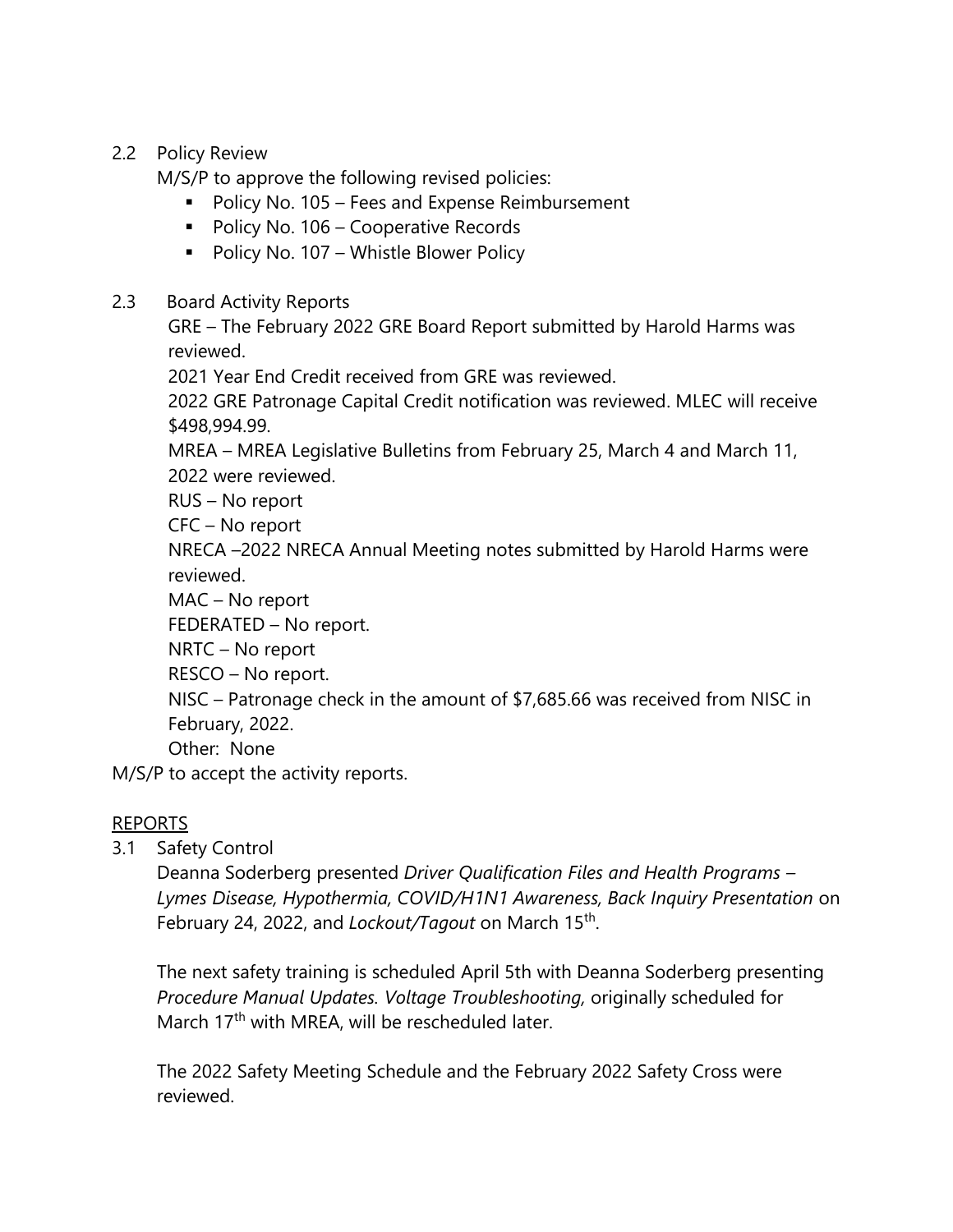- 3.2 CoGeneration Filings MLEC's 2021 CoGeneration Report was reviewed.
- 3.3 ACRE/REPAC Donations Board members and employees will make ACRE/REPAC donations if they wish.

#### SCHEDULED MEETINGS

- 4.1 Riverwood Annual Meeting, March 29, 2022, 5:30 p.m. via Zoom.
- 4.2 GRE Annual Meeting, Wednesday, April 6, 2022 Maple Grove and virtual Attending: Harold Harms
- 4.3 CoBank Virtual Meeting, Thursday, April 7, 2022 Attending: Carol Pundt, Don Appel and Mike Reem will be attending at MLEC office.
- 4.4 MREA District 2 Meeting, Friday, July 15, 2022 Lake County Power, Cohasset, MN
- 4.5 MREA New Director Orientation, August 8 9, 2022, Bloomington
- 4.6 NRECA Board Leadership Certification Summit, Maple Grove, MN November 16 – 18, 2022 AND November 30 – December 2, 2022
- 4.7 Other Meeting Information: Three month look ahead @ MLEC Board meeting NON-Reoccurring Agenda Items:
	- April  $28^{th}$ :
		- o NRECA Governance Video or Article
	- May  $27^{th}$ :
		- o Election of Officers
		- o Annual Board Duties and Responsibilities Review Henery Brucker
		- o NRECA Governance Video or Article
	- $\bullet$  June 23rd.
		- o Board Fees